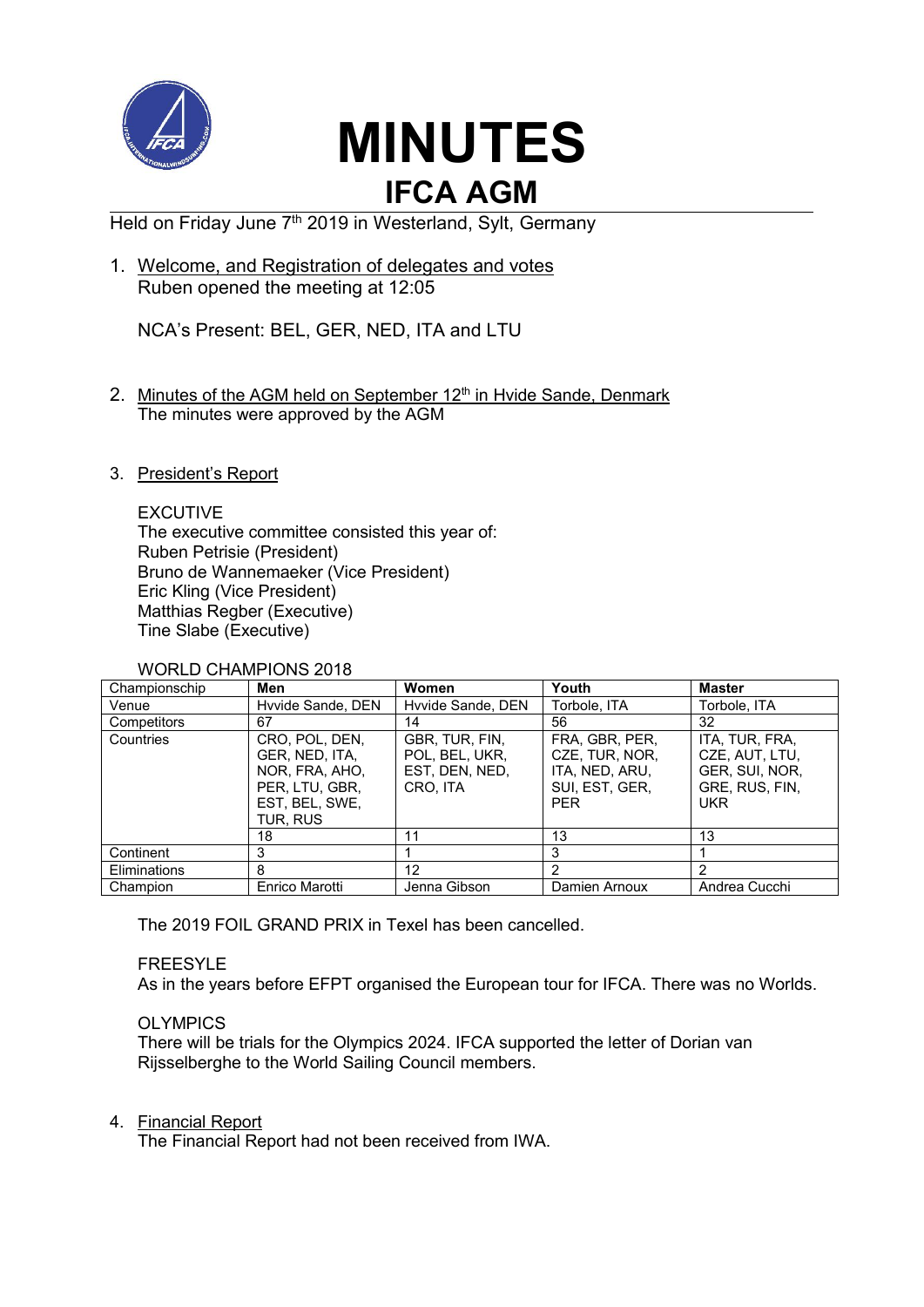### 5. Class Development

#### **IFCA Youth Racing/Slalom Class**

Last year the AGM decided to have a separate IFCA Youth class to have 4 world medals for the youth. Shortly the application will been send to World Sailing to have this class ready in 2020.

#### **IFCA Expression Class**

IFCA Expression Class is in development and will see its first Wave European Championship already in 2019

#### **IFCA Foiling Class**

IFCA will work in close collaboration with the IFWC to have more clarity in Foil Championships and may combine slalom and foil at Grand Prix events.

#### 6. IFCA and PWA

The negotiating with PWA has been stopped, there has not been any further discussions at the moment.

# 7. Future Championships

| 2019              |                                         |                          |
|-------------------|-----------------------------------------|--------------------------|
| 10 - 26 May       | <b>2019 DUTCH CARIBBEAN</b>             | Curacao, Aruba, Bonaire  |
|                   | CHAMPIONSHIPS, IFCA ABC TOUR            |                          |
| 3 - 10 Jun        | <b>IFCA SLALOM WORLD</b>                | Westerland, Sylt,        |
|                   | <b>CHAMPIONSHIPS &amp; IFCA MASTERS</b> | Germany                  |
|                   | <b>SLALOM CHAMPIONSHIP</b>              |                          |
| 24 - 29 Jun       | <b>IFCA SLALOM YOUTH &amp; WOMEN</b>    | La Tranche sur Mer,      |
|                   | WORLD CHAMPIONSHIPS incl IFCA_          | France                   |
|                   | Slalom Junior Championship              |                          |
| 8 - 13 Jul        | <b>IFCA MEN &amp; WOMEN SLALOM</b>      | Pounda, Paros, Greece    |
|                   | EUROPEAN CHAMPIONSHIPS                  |                          |
|                   | <b>GRAND PRIX GREECE</b>                |                          |
| 21 - 25 Aug       | 2019 IFCA FOIL WORLD                    | Silvaplana, Engadin,     |
|                   | <b>CHAMPIONSHIP</b>                     | Switzerland              |
| $1-6$ Sep         | IFCA JUNIOR, YOUTH & MASTERS            | Alaçatı, Turkey          |
|                   | <b>SLALOM EUROPEAN</b>                  |                          |
|                   | <b>CHAMPIONSHIPS</b>                    |                          |
| $31$ Oct $-3$ Nov | 2019 ISSO IFCA SOUTH AMERICAN           | Palhoca, Santa Catarina, |
|                   | <b>SLALOM CHAMPIONSHI</b>               | <b>Brasil</b>            |